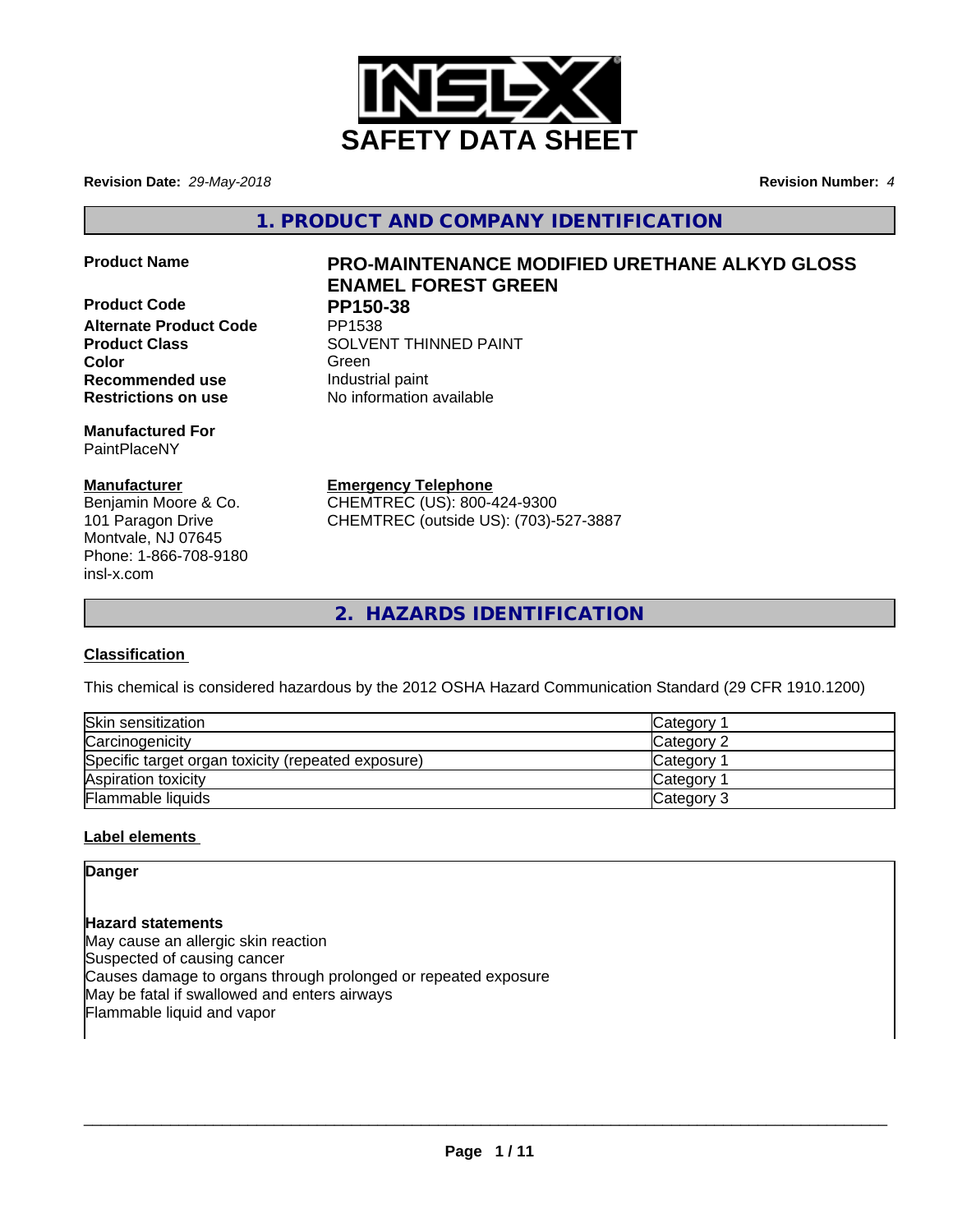

**Appearance** liquid

**Odor** solvent

## **Precautionary Statements - Prevention**

Obtain special instructions before use Do not handle until all safety precautions have been read and understood Use personal protective equipment as required Contaminated work clothing should not be allowed out of the workplace Wear protective gloves Do not breathe dust/fume/gas/mist/vapors/spray Wash face, hands and any exposed skin thoroughly after handling Do not eat, drink or smoke when using this product Keep away from heat, hot surfaces, sparks, open flames and other ignition sources. No smoking Keep container tightly closed Ground/bond container and receiving equipment Use explosion-proof electrical/ventilating/lighting/equipment Use only non-sparking tools Take precautionary measures against static discharge

### **Precautionary Statements - Response**

IF exposed or concerned: Get medical advice/attention **Skin** If skin irritation or rash occurs: Get medical advice/attention Wash contaminated clothing before reuse IF ON SKIN (or hair): Remove/Take off immediately all contaminated clothing. Rinse skin with water/shower **Ingestion** IF SWALLOWED: Immediately call a POISON CENTER or doctor/physician Do NOT induce vomiting **Fire** In case of fire: Use CO2, dry chemical, or foam for extinction

### **Precautionary Statements - Storage**

Store locked up Store in a well-ventilated place. Keep cool

### **Precautionary Statements - Disposal**

Dispose of contents/container to an approved waste disposal plant

### **Hazards not otherwise classified (HNOC)**

Rags, steel wool or waste soaked with this product may spontaneously catch fire if improperly discarded

### **Other information**

No information available

### **Other hazards**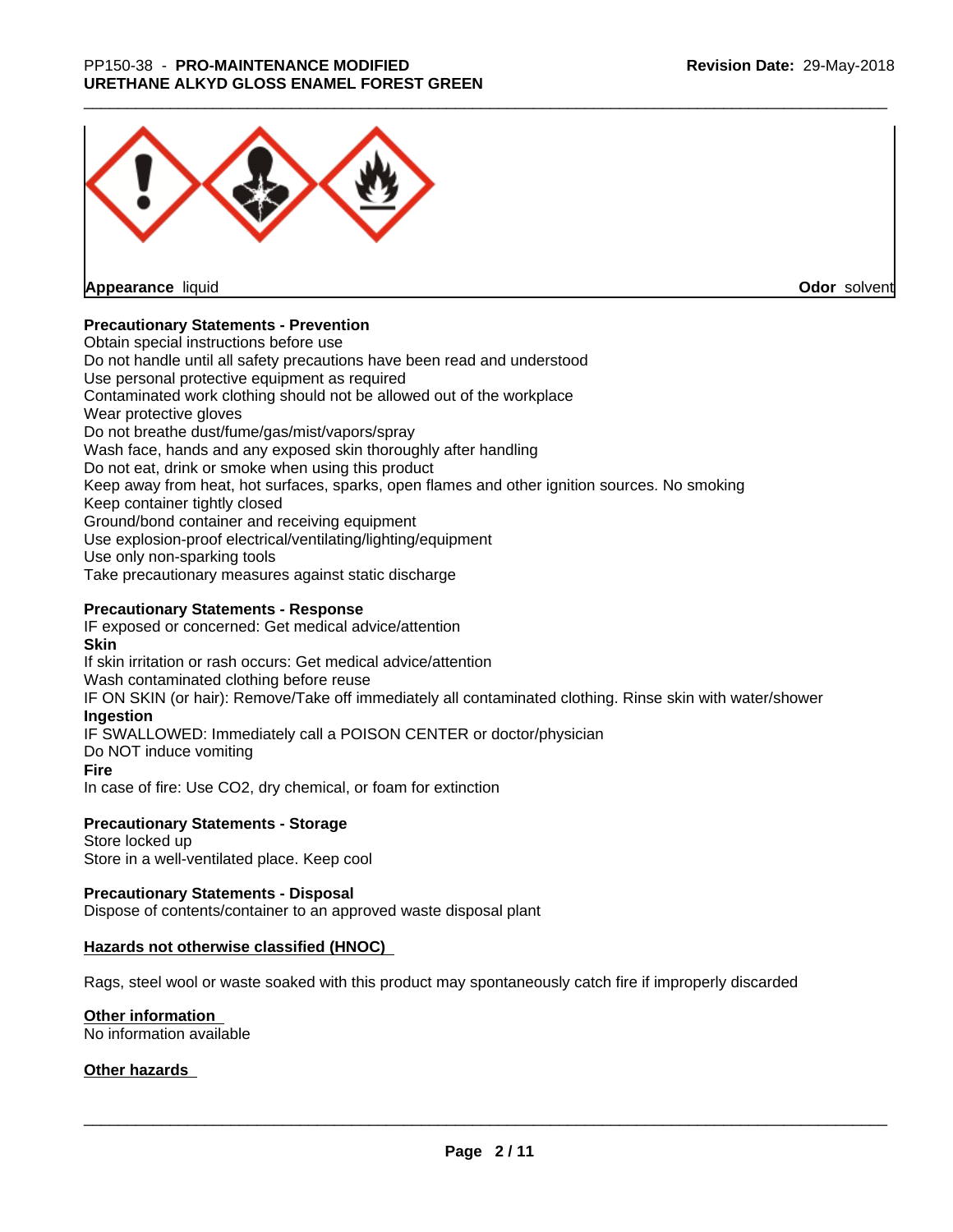**CAUTION:** All floor coatings may become slippery when wet. Where non-skid characteristics are desired, a small amount of clean sand may be added. Stir often during application.

# **3. COMPOSITION/INFORMATION ON INGREDIENTS**

| <b>Chemical name</b>                       | <b>CAS No.</b> | Weight-% |
|--------------------------------------------|----------------|----------|
| Limestone                                  | 1317-65-3      | 20       |
| Stoddard solvent                           | 8052-41-3      | 20       |
| Distillates, petroleum, hydrotreated light | 64742-47-8     |          |
| Cobalt bis(2-ethylhexanoate)               | 136-52-7       | 0.5      |
| Methyl ethyl ketoxime                      | 96-29-7        | 0.5      |
| Titanium dioxide                           | 13463-67-7     | 0.5      |
| Ethyl benzene                              | $100 - 41 - 4$ | 0.5      |

|                                                  | 4. FIRST AID MEASURES                                                                                                                                                                                                               |
|--------------------------------------------------|-------------------------------------------------------------------------------------------------------------------------------------------------------------------------------------------------------------------------------------|
| <b>General Advice</b>                            | If symptoms persist, call a physician. Show this safety data sheet to the doctor in<br>attendance.                                                                                                                                  |
| <b>Eye Contact</b>                               | Immediately flush with plenty of water. After initial flushing, remove any contact<br>lenses and continue flushing for at least 15 minutes. Keep eye wide open while<br>rinsing. If symptoms persist, call a physician.             |
| <b>Skin Contact</b>                              | Wash off immediately with soap and plenty of water while removing all<br>contaminated clothes and shoes. If skin irritation persists, call a physician. Wash<br>clothing before reuse. Destroy contaminated articles such as shoes. |
| <b>Inhalation</b>                                | Move to fresh air. If symptoms persist, call a physician.<br>If not breathing, give artificial respiration. Call a physician immediately.                                                                                           |
| Ingestion                                        | Clean mouth with water and afterwards drink plenty of water. Do not induce<br>vomiting without medical advice. Never give anything by mouth to an unconscious<br>person. Consult a physician.                                       |
| <b>Protection Of First-Aiders</b>                | Use personal protective equipment.                                                                                                                                                                                                  |
| <b>Most Important</b><br><b>Symptoms/Effects</b> | May cause allergic skin reaction.                                                                                                                                                                                                   |
| <b>Notes To Physician</b>                        | Treat symptomatically.                                                                                                                                                                                                              |
|                                                  |                                                                                                                                                                                                                                     |

**5. FIRE-FIGHTING MEASURES**

| <b>Suitable Extinguishing Media</b>                                    | Foam, dry powder or water. Use extinguishing measures<br>that are appropriate to local circumstances and the<br>surrounding environment.     |
|------------------------------------------------------------------------|----------------------------------------------------------------------------------------------------------------------------------------------|
| <b>Protective Equipment And Precautions For</b><br><b>Firefighters</b> | As in any fire, wear self-contained breathing apparatus<br>pressure-demand, MSHA/NIOSH (approved or equivalent)<br>and full protective gear. |
| <b>Specific Hazards Arising From The Chemical</b>                      | Combustible material. Closed containers may rupture if                                                                                       |
|                                                                        |                                                                                                                                              |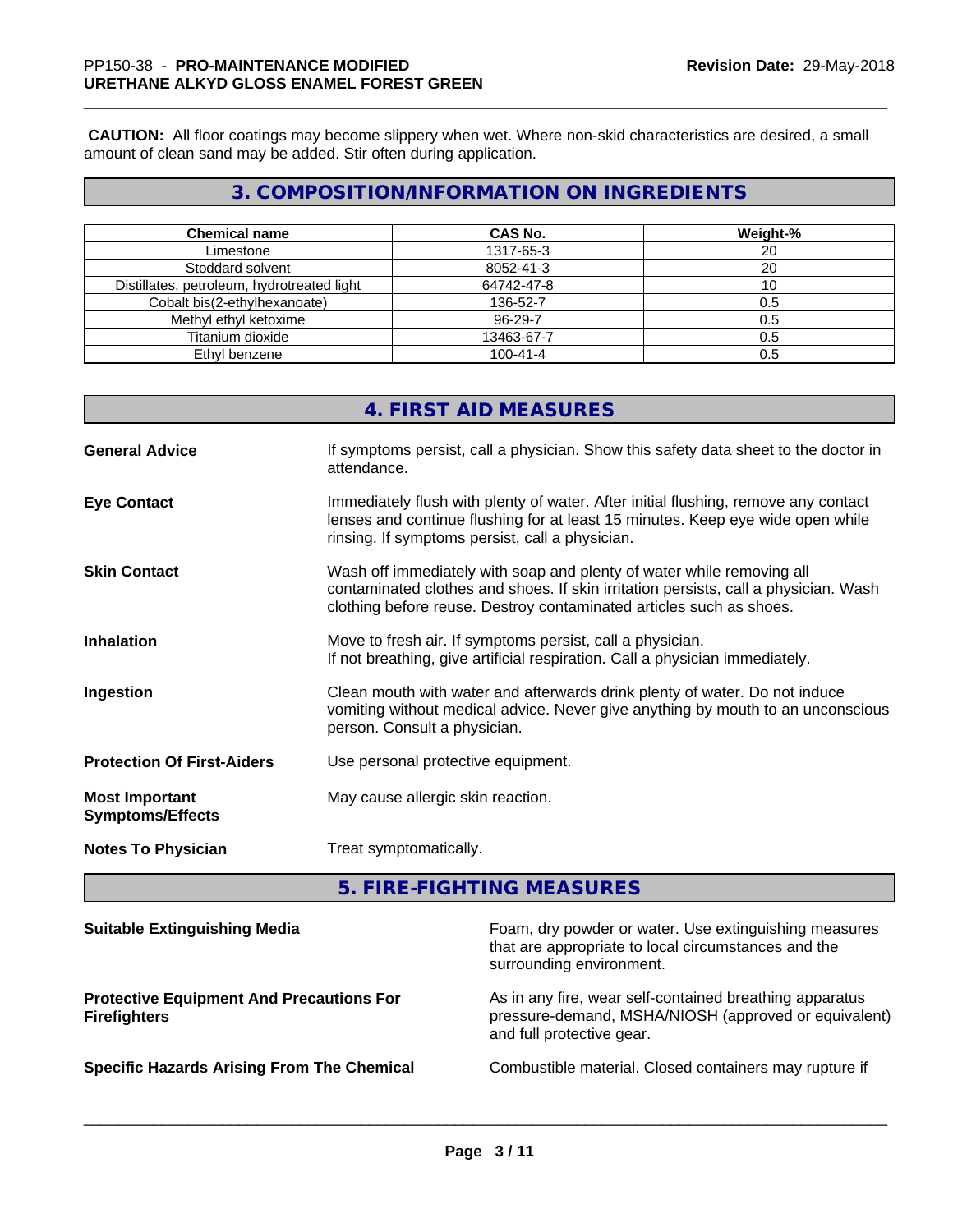|                                                                                                                       | exposed to fire or extreme heat. Keep product and empty<br>container away from heat and sources of ignition. Thermal<br>decomposition can lead to release of irritating gases and<br>vapors. |
|-----------------------------------------------------------------------------------------------------------------------|----------------------------------------------------------------------------------------------------------------------------------------------------------------------------------------------|
| <b>Sensitivity To Mechanical Impact</b>                                                                               | No.                                                                                                                                                                                          |
| <b>Sensitivity To Static Discharge</b>                                                                                | Yes                                                                                                                                                                                          |
| <b>Flash Point Data</b><br>Flash Point (°F)<br>Flash Point (°C)<br><b>Method</b><br><b>Flammability Limits In Air</b> | 106<br>41<br><b>PMCC</b>                                                                                                                                                                     |
| Lower flammability limit:<br><b>Upper flammability limit:</b>                                                         | Not available<br>Not available                                                                                                                                                               |
| <b>NFPA</b><br><b>Flammability: 2</b><br>Health: 1                                                                    | <b>Instability: 0</b><br><b>Special: Not Applicable</b>                                                                                                                                      |
| <b>NFPA Legend</b>                                                                                                    |                                                                                                                                                                                              |

- 0 Not Hazardous
- 1 Slightly
- 2 Moderate
- 3 High
- 4 Severe

*The ratings assigned are only suggested ratings, the contractor/employer has ultimate responsibilities for NFPA ratings where this system is used.*

*Additional information regarding the NFPA rating system is available from the National Fire Protection Agency (NFPA) at www.nfpa.org.*

# **6. ACCIDENTAL RELEASE MEASURES**

| <b>Personal Precautions</b>      | Use personal protective equipment. Remove all sources of ignition.                                                                                                                                                                                                                                         |
|----------------------------------|------------------------------------------------------------------------------------------------------------------------------------------------------------------------------------------------------------------------------------------------------------------------------------------------------------|
| <b>Other Information</b>         | Prevent further leakage or spillage if safe to do so. Do not allow material to<br>contaminate ground water system. Prevent product from entering drains. Do not<br>flush into surface water or sanitary sewer system. Local authorities should be<br>advised if significant spillages cannot be contained. |
| <b>Environmental precautions</b> | See Section 12 for additional Ecological Information.                                                                                                                                                                                                                                                      |
| <b>Methods for Cleaning Up</b>   | Dam up. Soak up with inert absorbent material. Pick up and transfer to properly<br>labeled containers. Clean contaminated surface thoroughly.                                                                                                                                                              |

## **7. HANDLING AND STORAGE**

**Handling** Use only in area provided with appropriate exhaust ventilation. Do not breathe vapors or spray mist. Wear personal protective equipment. Take precautionary measures against static discharges. To avoid ignition of vapors by static electricity discharge, all metal parts of the equipment must be grounded. Keep away from open flames, hot surfaces and sources of ignition.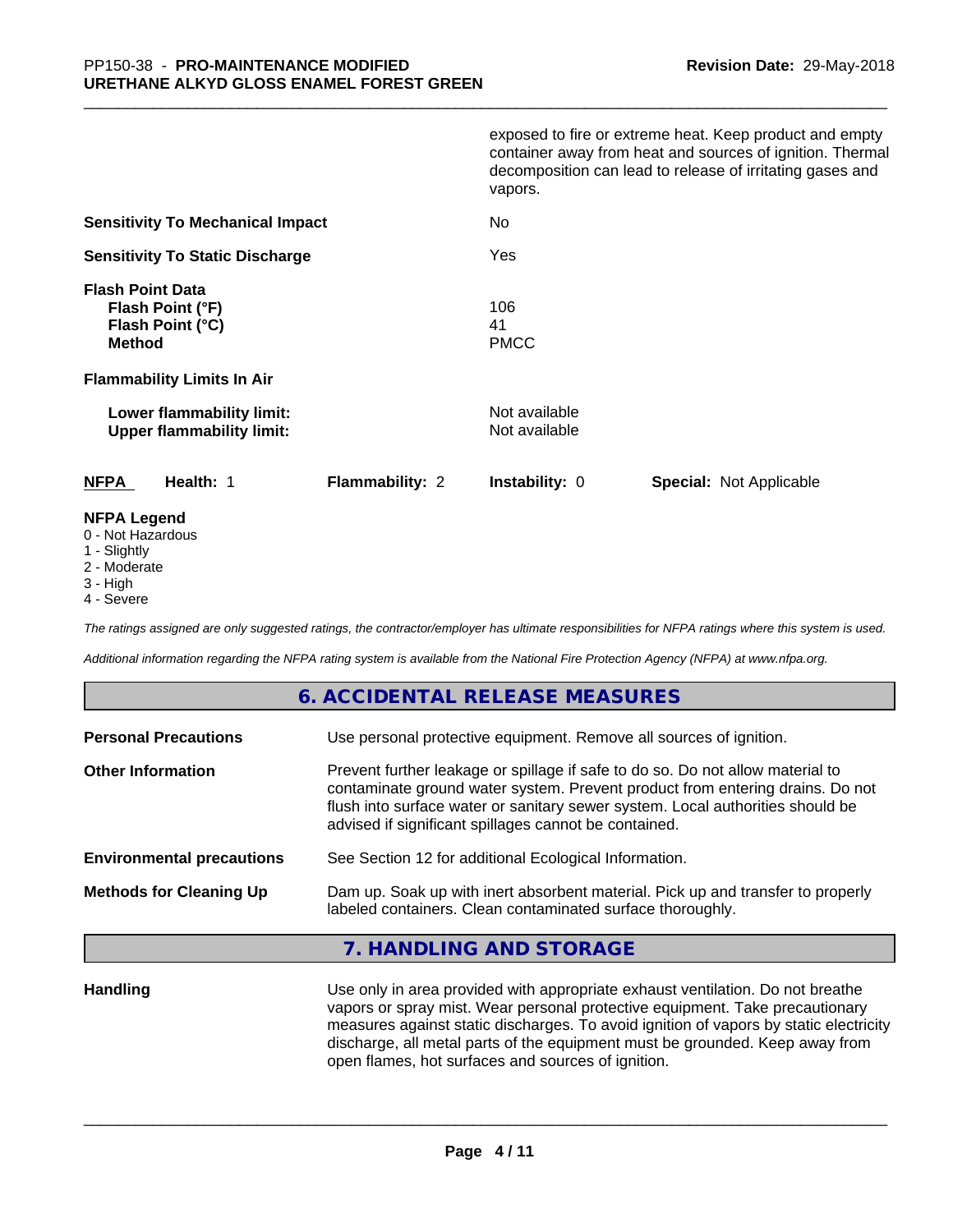| <b>Storage</b>                | Keep containers tightly closed in a dry, cool and well-ventilated place. Keep away<br>from heat. Keep away from open flames, hot surfaces and sources of ignition.<br>Keep in properly labeled containers. Keep out of the reach of children. |  |
|-------------------------------|-----------------------------------------------------------------------------------------------------------------------------------------------------------------------------------------------------------------------------------------------|--|
|                               | <b>DANGER</b> - Rags, steel wool or waste soaked with this product may<br>spontaneously catch fire if improperly discarded. Immediately after use, place<br>rags, steel wool or waste in a sealed water-filled metal container.               |  |
| <b>Incompatible Materials</b> | Incompatible with strong acids and bases and strong oxidizing agents.                                                                                                                                                                         |  |

# **8. EXPOSURE CONTROLS / PERSONAL PROTECTION**

### **Exposure Limits**

| <b>Chemical name</b> | <b>ACGIH TLV</b>  | <b>OSHA PEL</b>              |
|----------------------|-------------------|------------------------------|
| Limestone            | N/E               | 15 mg/m <sup>3</sup> - TWA   |
|                      |                   | $5 \text{ mg/m}^3$ - TWA     |
| Stoddard solvent     | 100 ppm - $TWA$   | 500 ppm - TWA                |
|                      |                   | 2900 mg/m <sup>3</sup> - TWA |
| Titanium dioxide     | 10 mg/m $3$ - TWA | 15 mg/m $3$ - TWA            |
| Ethyl benzene        | 20 ppm - TWA      | 100 ppm $-$ TWA              |
|                      |                   | 435 mg/m <sup>3</sup> - TWA  |

#### **Legend**

ACGIH - American Conference of Governmental Industrial Hygienists Exposure Limits OSHA - Occupational Safety & Health Administration Exposure Limits N/E - Not Established

**Engineering Measures** Ensure adequate ventilation, especially in confined areas.

### **Personal Protective Equipment**

| <b>Eye/Face Protection</b><br><b>Skin Protection</b> | Safety glasses with side-shields.<br>Long sleeved clothing. Protective gloves.                                                                                                                                                                     |
|------------------------------------------------------|----------------------------------------------------------------------------------------------------------------------------------------------------------------------------------------------------------------------------------------------------|
| <b>Respiratory Protection</b>                        | In operations where exposure limits are exceeded, use a NIOSH approved                                                                                                                                                                             |
|                                                      | respirator that has been selected by a technically qualified person for the specific<br>work conditions. When spraying the product or applying in confined areas, wear a<br>NIOSH approved respirator specified for paint spray or organic vapors. |
| <b>Hygiene Measures</b>                              | Avoid contact with skin, eyes and clothing. Remove and wash contaminated<br>clothing before re-use. Wash thoroughly after handling. When using do not eat,                                                                                         |
|                                                      | drink or smoke.                                                                                                                                                                                                                                    |

# **9. PHYSICAL AND CHEMICAL PROPERTIES**

**Appearance** liquid **Density (lbs/gal)** 9.15 - 9.25<br> **Specific Gravity** 1.09 - 1.11 **Specific Gravity** 

**Odor** solvent **Odor Threshold No information available No information available pH** No information available **Viscosity (cps)** No information available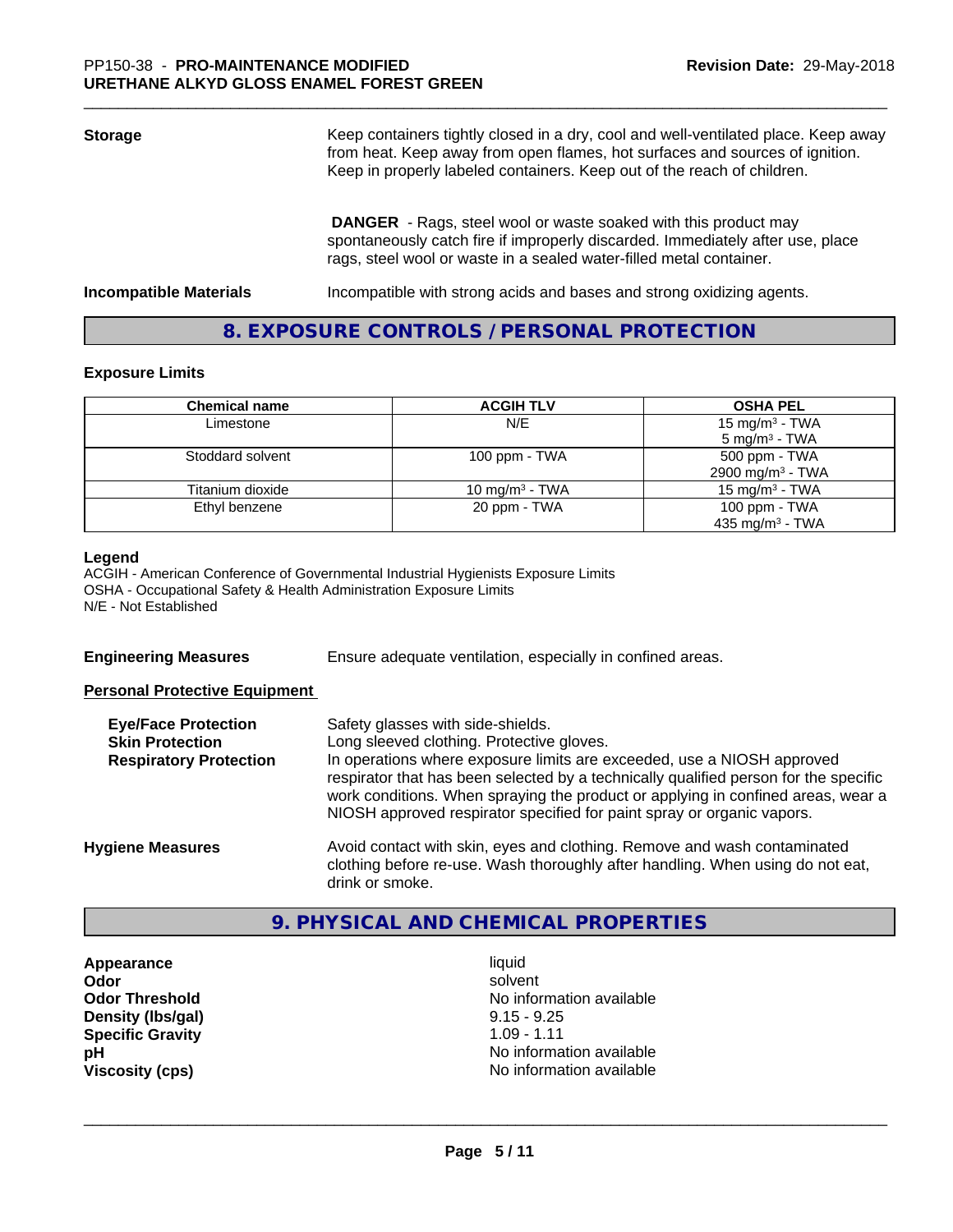**Solubility(ies)** No information available **Water solubility**<br> **Evaporation Rate**<br> **Evaporation Rate**<br> **Evaporation Rate Vapor pressure @20 °C (kPa)** No information available **Vapor density No information available No** information available **Wt. % Solids** 55 - 65 **Vol. % Solids** 45 - 55 **Wt. % Volatiles** 35 - 45 **Vol. % Volatiles** 45 - 55 **VOC Regulatory Limit (g/L)** <340 **Boiling Point (°F)** 212 **Boiling Point (°C)** 100 **Freezing Point (°F)**<br> **Freezing Point (°C)**<br> **Freezing Point (°C)**<br> **No information available Flash Point (°F)** 106 **Flash Point (°C)** 41 **Method** PMCC **Flammability (solid, gas)** Not applicable **Upper flammability limit:** No information available **Lower flammability limit:** No information available **Lower** flammability limit: **Autoignition Temperature (°F)**<br> **Autoignition Temperature (°C)** No information available<br>
No information available **Autoignition Temperature (°C) Decomposition Temperature (°F)** No information available **Decomposition Temperature (°C)** No information available **Partition coefficient Contract Contract Contract Contract Contract Contract Contract Contract Contract Contract Contract Contract Contract Contract Contract Contract Contract Contract Contract Contract Contract Contract** 

**Evaporation Rate** No information available **Freezing Point (°C)** No information available

# **10. STABILITY AND REACTIVITY**

| <b>Reactivity</b>                       | Not Applicable                                                                           |
|-----------------------------------------|------------------------------------------------------------------------------------------|
| <b>Chemical Stability</b>               | Stable under normal conditions. Hazardous polymerisation<br>does not occur.              |
| <b>Conditions to avoid</b>              | Keep away from open flames, hot surfaces, static<br>electricity and sources of ignition. |
| <b>Incompatible Materials</b>           | Incompatible with strong acids and bases and strong<br>oxidizing agents.                 |
| <b>Hazardous Decomposition Products</b> | Thermal decomposition can lead to release of irritating<br>gases and vapors.             |
| Possibility of hazardous reactions      | None under normal conditions of use.                                                     |

**11. TOXICOLOGICAL INFORMATION**

## **Product Information**

## **Information on likely routes of exposure**

**Principal Routes of Exposure** Eye contact, skin contact and inhalation.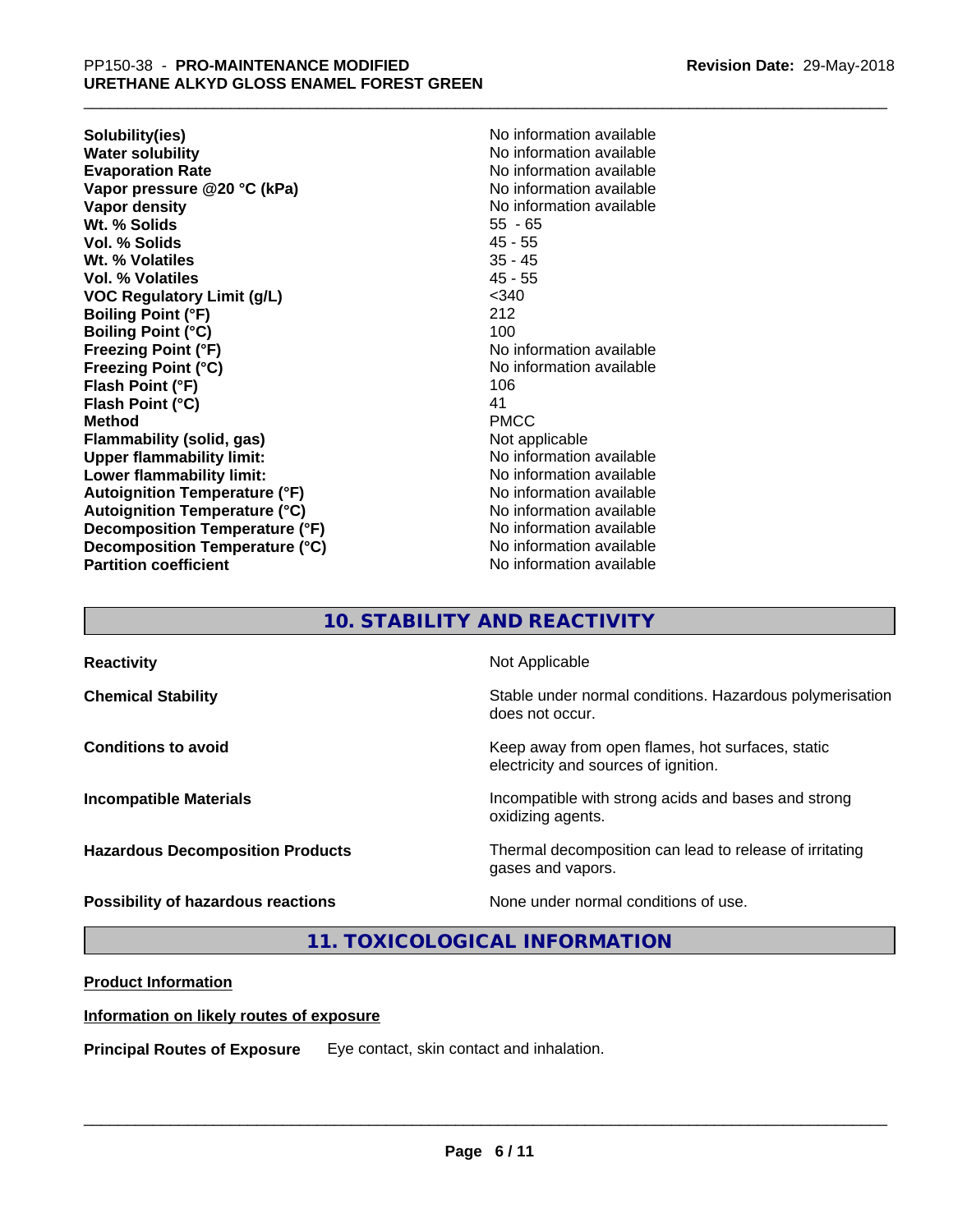#### **Acute Toxicity**

| <b>Product Information</b>      | Repeated or prolonged exposure to organic solvents may lead to permanent brain<br>and nervous system damage. Intentional misuse by deliberately concentrating and<br>inhaling vapors may be harmful or fatal.                        |
|---------------------------------|--------------------------------------------------------------------------------------------------------------------------------------------------------------------------------------------------------------------------------------|
|                                 | Symptoms related to the physical, chemical and toxicological characteristics                                                                                                                                                         |
| <b>Symptoms</b>                 | No information available.                                                                                                                                                                                                            |
|                                 | Delayed and immediate effects as well as chronic effects from short and long-term exposure                                                                                                                                           |
| Eye contact                     | Contact with eyes may cause irritation.                                                                                                                                                                                              |
| <b>Skin contact</b>             | May cause skin irritation and/or dermatitis. Prolonged skin contact may defat the<br>skin and produce dermatitis.                                                                                                                    |
| Ingestion                       | Ingestion may cause irritation to mucous membranes. Small amounts of this<br>product aspirated into the respiratory system during ingestion or vomiting may<br>cause mild to severe pulmonary injury, possibly progressing to death. |
| <b>Inhalation</b>               | High vapor / aerosol concentrations are irritating to the eyes, nose, throat and<br>lungs and may cause headaches, dizziness, drowsiness, unconsciousness, and<br>other central nervous system effects.                              |
| <b>Sensitization</b>            | May cause an allergic skin reaction.                                                                                                                                                                                                 |
| <b>Neurological Effects</b>     | No information available.                                                                                                                                                                                                            |
| <b>Mutagenic Effects</b>        | No information available.                                                                                                                                                                                                            |
| <b>Reproductive Effects</b>     | No information available.                                                                                                                                                                                                            |
| <b>Developmental Effects</b>    | No information available.                                                                                                                                                                                                            |
| <b>Target organ effects</b>     | No information available.                                                                                                                                                                                                            |
| <b>STOT - repeated exposure</b> | No information available.                                                                                                                                                                                                            |
| <b>STOT - single exposure</b>   | No information available.                                                                                                                                                                                                            |
| Other adverse effects           | No information available.                                                                                                                                                                                                            |
| <b>Aspiration Hazard</b>        | May be harmful if swallowed and enters airways. Small amounts of this product<br>aspirated into the respiratory system during ingestion or vomiting may cause mild<br>to severe pulmonary injury, possibly progressing to death.     |

### **Numerical measures of toxicity**

### **The following values are calculated based on chapter 3.1 of the GHS document**

| <b>ATEmix (oral)</b> | 69192 mg/kg |
|----------------------|-------------|
| ATEmix (dermal)      | 27677 mg/kg |

#### **Component Information**

### **Acute Toxicity**

Stoddard solvent LD50 Oral: > 5,000 mg/kg (Rat) LD50 Dermal: > 3160 mg/kg (Rabbit) LC50 Inhalation (Vapor): > 6.1 mg/L (Rat) Distillates, petroleum, hydrotreated light LD50 Oral: > 5,000 mg/kg (Rat) LD50 Dermal: > 3,000 mg/kg (Rabbit) Methyl ethyl ketoxime LD50 Oral: 930 mg/kg (Rat)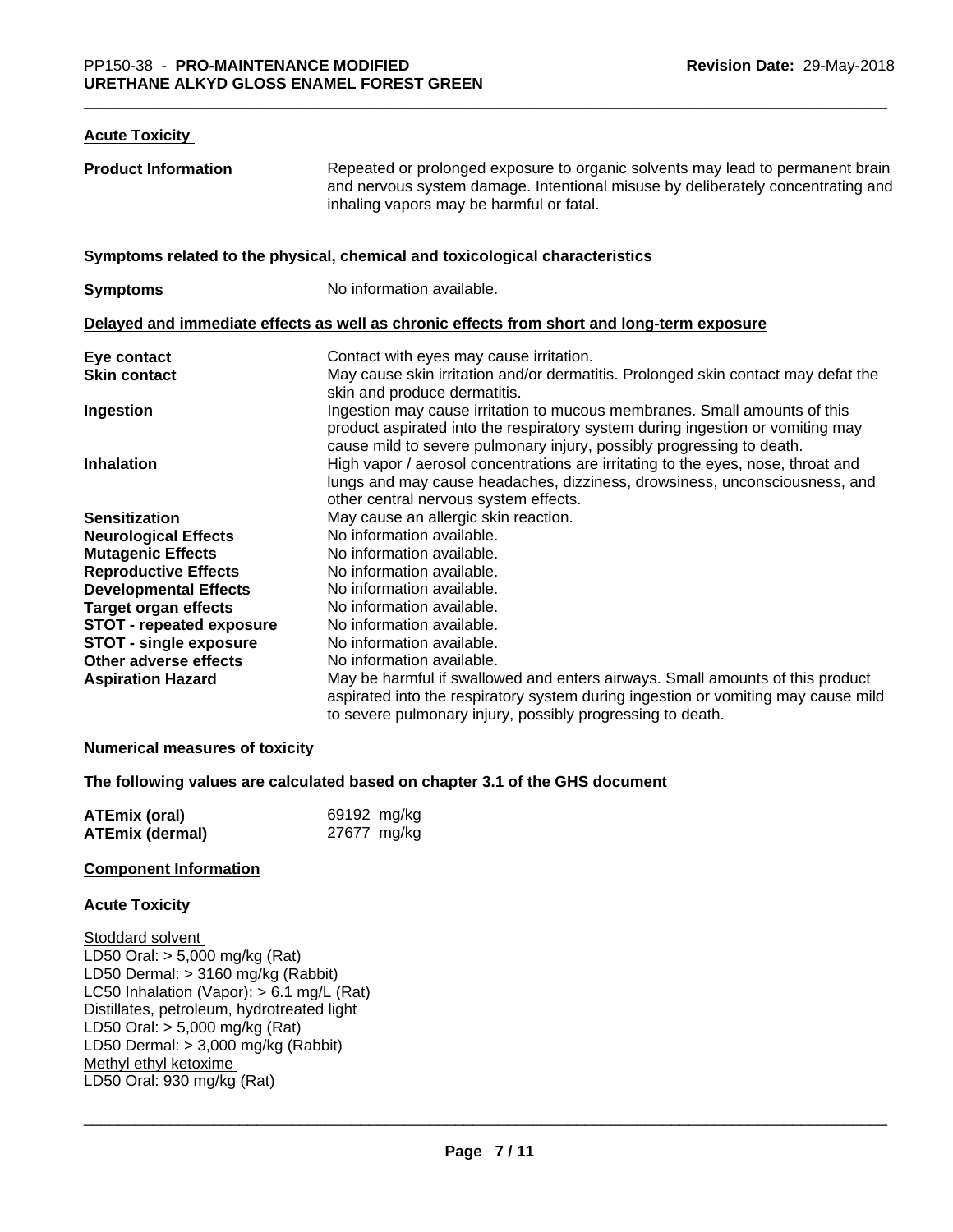LD50 Dermal: 200 µL/kg (Rabbit) LC50 Inhalation (Vapor): > 4.8 mg/L (Rat) Titanium dioxide LD50 Oral: > 10000 mg/kg (Rat) Ethyl benzene LD50 Oral: mg/kg (Rat) LD50 Dermal: > mg/kg (Rabbit) LC50 Inhalation (Vapor): mg/m<sup>3</sup> (Rat, 2 hr.)

### **Carcinogenicity**

*The information below indicateswhether each agency has listed any ingredient as a carcinogen:.*

| <b>Chemical name</b>         | <b>IARC</b>         | <b>NTP</b> | <b>OSHA</b> |
|------------------------------|---------------------|------------|-------------|
|                              | 2B - Possible Human |            | Listed      |
| Cobalt bis(2-ethylhexanoate) | Carcinogen          |            |             |
|                              | 2B - Possible Human |            | Listed      |
| Titanium dioxide             | Carcinogen          |            |             |
|                              | 2B - Possible Human |            | Listed      |
| Ethyl benzene                | Carcinogen          |            |             |

• Although IARC has classified titanium dioxide as possibly carcinogenic to humans (2B), their summary concludes: "No significant exposure to titanium dioxide is thought to occur during the use of products in which titanium dioxide is bound to other materials, such as paint."

• Cobalt and cobalt compounds are listed as possible human carcinogens by IARC (2B). However, there is inadequate evidence of the carcinogenicity of cobalt and cobalt compounds in humans.

### **Legend**

IARC - International Agency for Research on Cancer NTP - National Toxicity Program OSHA - Occupational Safety & Health Administration

# **12. ECOLOGICAL INFORMATION**

# **Ecotoxicity Effects**

The environmental impact of this product has not been fully investigated.

## **Product Information**

### **Acute Toxicity to Fish**

No information available

### **Acute Toxicity to Aquatic Invertebrates**

No information available

### **Acute Toxicity to Aquatic Plants**

No information available

### **Persistence / Degradability**

No information available.

### **Bioaccumulation**

No information available.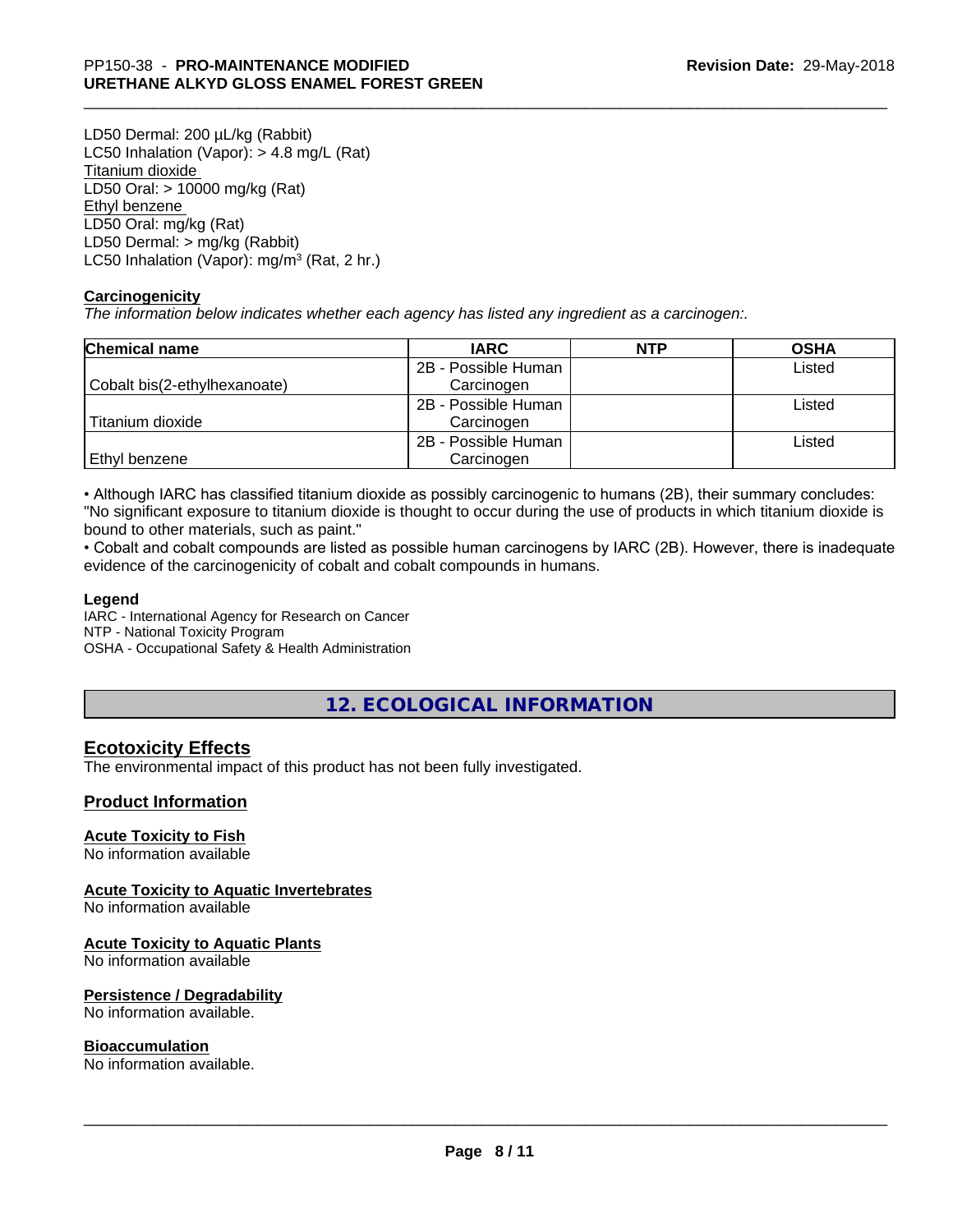### **Mobility in Environmental Media**

No information available.

#### **Ozone**

No information available

### **Component Information**

#### **Acute Toxicity to Fish**

Methyl ethyl ketoxime LC50: 48 mg/L (Bluegill sunfish - 96 hr.) Titanium dioxide  $LC50:$  > 1000 mg/L (Fathead Minnow - 96 hr.) Ethyl benzene LC50: 12.1 mg/L (Fathead Minnow - 96 hr.)

#### **Acute Toxicity to Aquatic Invertebrates**

Methyl ethyl ketoxime EC50: 750 mg/L (Daphnia magna - 48 hr.) Ethyl benzene EC50: 1.8 mg/L (Daphnia magna - 48 hr.)

### **Acute Toxicity to Aquatic Plants**

Ethyl benzene EC50: 4.6 mg/L (Green algae (Scenedesmus subspicatus), 72 hrs.)

## **13. DISPOSAL CONSIDERATIONS**

| <b>Waste Disposal Method</b>   | Dispose of in accordance with federal, state, and local regulations. Local<br>requirements may vary, consult your sanitation department or state-designated<br>environmental protection agency for more disposal options. |
|--------------------------------|---------------------------------------------------------------------------------------------------------------------------------------------------------------------------------------------------------------------------|
| <b>Empty Container Warning</b> | Emptied containers may retain product residue. Follow label warnings even after<br>container is emptied. Residual vapors may explode on ignition.                                                                         |

## **14. TRANSPORT INFORMATION**

**DOT**

| <b>Proper Shipping Name</b> | <b>PAINT</b>                                               |
|-----------------------------|------------------------------------------------------------|
| <b>Hazard class</b>         |                                                            |
| UN-No.                      | UN1263                                                     |
| <b>Packing Group</b>        | Ш                                                          |
| <b>Description</b>          | UN1263, PAINT, 3, III, Marine Pollutant (Stoddard solvent) |

In the US this material may be reclassified as a Combustible Liquid and is not regulated in containers of less than 119 gallons (450 liters) via surface transportation (refer to 49CFR173.120(b)(2) for further information).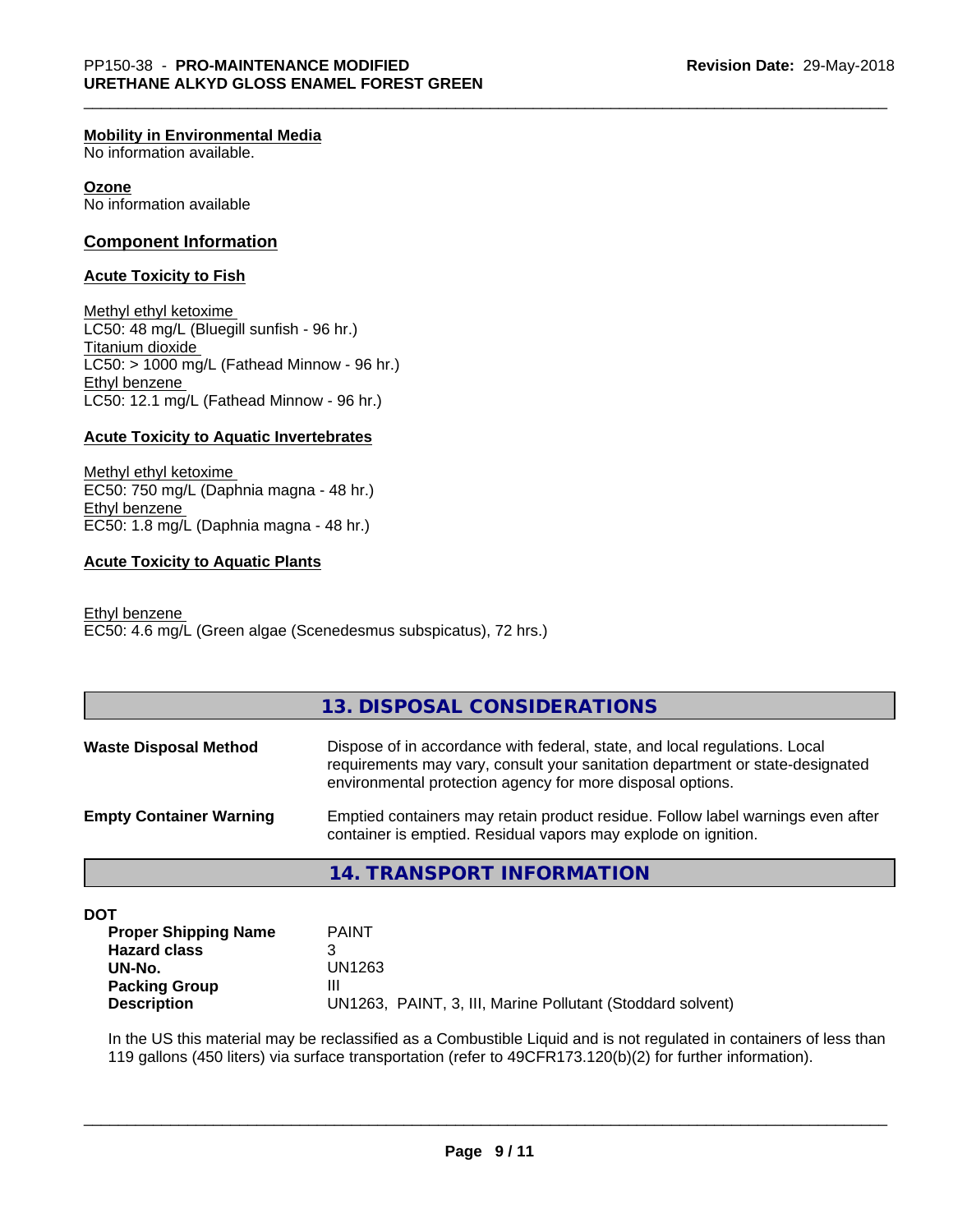| <b>ICAO/IATA</b> | Contact the preparer for further information. |
|------------------|-----------------------------------------------|
| IMDG / IMO       | Contact the preparer for further information. |
|                  | 15. REGULATORY INFORMATION                    |

# **International Inventories**

| <b>TSCA: United States</b> | Yes - All components are listed or exempt. |
|----------------------------|--------------------------------------------|
| <b>DSL: Canada</b>         | Yes - All components are listed or exempt. |

# **Federal Regulations**

### **SARA 311/312 hazardous categorization**

| Acute health hazard               | Yes |
|-----------------------------------|-----|
| Chronic Health Hazard             | Yes |
| Fire hazard                       | Yes |
| Sudden release of pressure hazard | Nο  |
| Reactive Hazard                   | N٥  |

# **SARA 313**

Section 313 of Title III of the Superfund Amendments and Reauthorization Act of 1986 (SARA). This product contains a chemical or chemicals which are subject to the reporting requirements of the Act and Title 40 of the Code of Federal Regulations, Part 372:

| Chemical name | CAS No.  | Weight-% | <b>CERCLA/SARA 313</b><br>(de minimis concentration) |
|---------------|----------|----------|------------------------------------------------------|
| Ethyl benzene | 100-41-4 | 0.5      |                                                      |

#### **Clean Air Act,Section 112 Hazardous Air Pollutants (HAPs) (see 40 CFR 61)** This product contains the following HAPs:

| <b>Chemical name</b> | CAS No.  | Weight-% | <b>Hazardous Air Pollutant</b> |
|----------------------|----------|----------|--------------------------------|
|                      |          |          | (HAP)                          |
| Ethyl benzene        | 100-41-4 | 0.5      | Listed                         |

# **US State Regulations**

# **California Proposition 65**

**A** WARNING: Cancer and Reproductive Harm– www.P65warnings.ca.gov

# **State Right-to-Know**

| Chemical<br>' name             | Massachusetts | <b>Jersev</b><br><b>New</b> | Pennsylvania |
|--------------------------------|---------------|-----------------------------|--------------|
| Limestone                      |               |                             |              |
| Stoddard.<br>l solvent<br>וסזכ |               |                             |              |